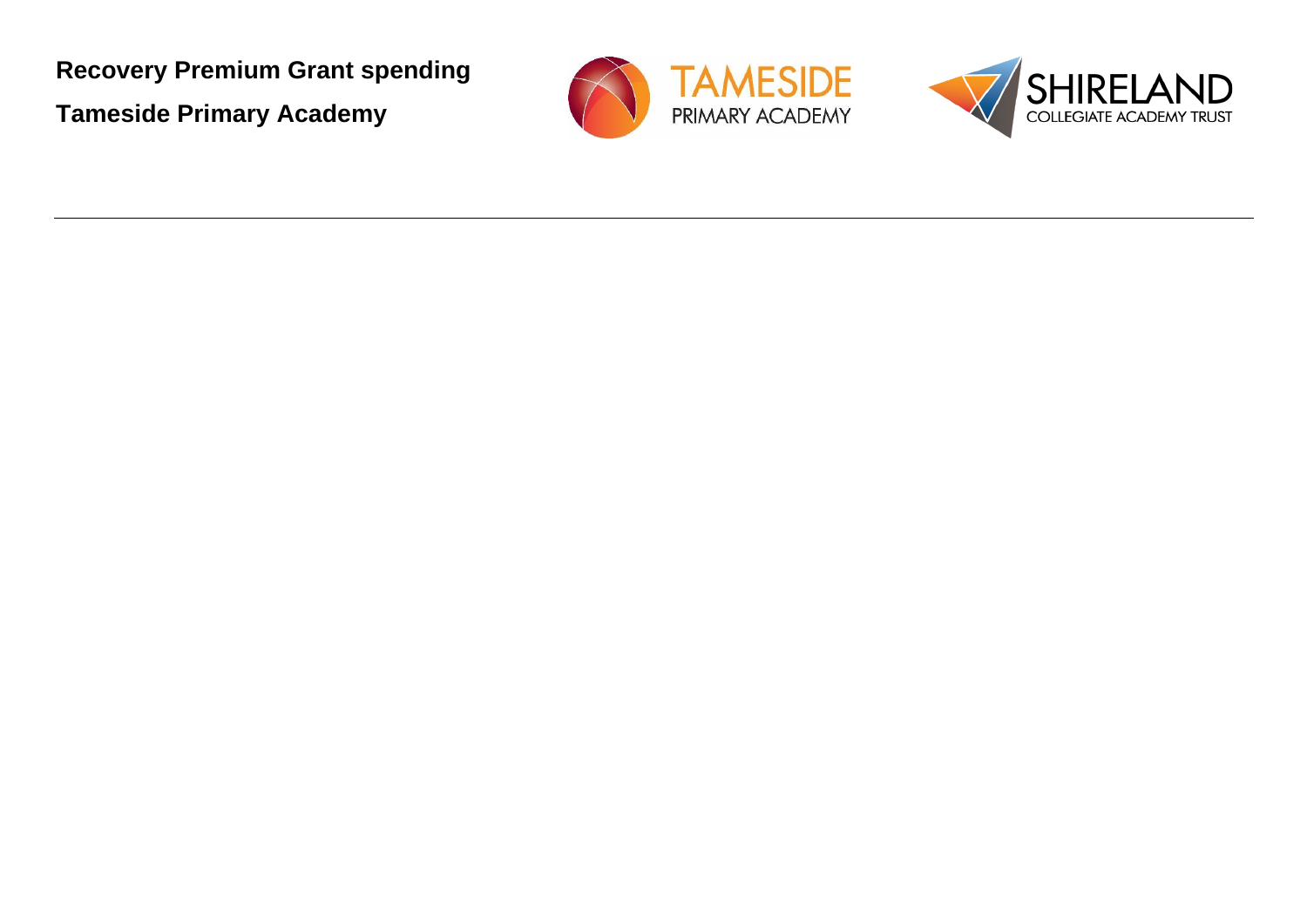| <b>Identified Impact of Lockdown at Tameside Primary Academy</b> |                                                                                                                                                                                                                                                                                                                                                                                                                                                                                  |  |  |
|------------------------------------------------------------------|----------------------------------------------------------------------------------------------------------------------------------------------------------------------------------------------------------------------------------------------------------------------------------------------------------------------------------------------------------------------------------------------------------------------------------------------------------------------------------|--|--|
| Reading                                                          | Children accessed reading during lockdown via Bug Club, Oxford Owl and tasks set by teachers, but parents raced<br>through the texts rather than focusing on understanding. Some children are less fluent in their reading and the gap<br>between those children that read widely and those children who didn't has increased due to Lockdown. The bottom<br>20% of readers have been disproportionately disadvantaged.                                                          |  |  |
| <b>Well being</b>                                                | Children, during lockdown, have missed out on contact with their teachers, friends and the classroom routine.<br>Children's mental health and well being has suffered as a result of these important relationships and routines being<br>present. Wellbeing and mental health is of paramount importance to the children as this has a direct impact on their<br>engagement with education and learning.                                                                         |  |  |
| <b>SEND</b>                                                      | A high percentage of our SEND children are also non engagers of remote learning. Assessments show that the gap<br>between this group of children who need specific interventions and their peers has widened lockdown.                                                                                                                                                                                                                                                           |  |  |
| Writing                                                          | Children have lost essential practising of writing skills, including handwriting. It is an area that has been much harder to<br>engage families with. Children are less likely to write at length at home and so remote learning focus has been on short<br>burst writing or focusing on key features of a text rather than the whole thing. Due to parent subject knowledge of key<br>specific grammar, daily practice of grammar related skills was not at the desired levels. |  |  |
| <b>Maths</b>                                                     | Specific content has been missed, leading to gaps in learning and stalled sequencing of mathematics pathways. Recall<br>of basic skills has suffered – children are not able to recall addition facts, times tables and have forgotten once taught<br>calculation strategies. This is reflected in assessments.                                                                                                                                                                  |  |  |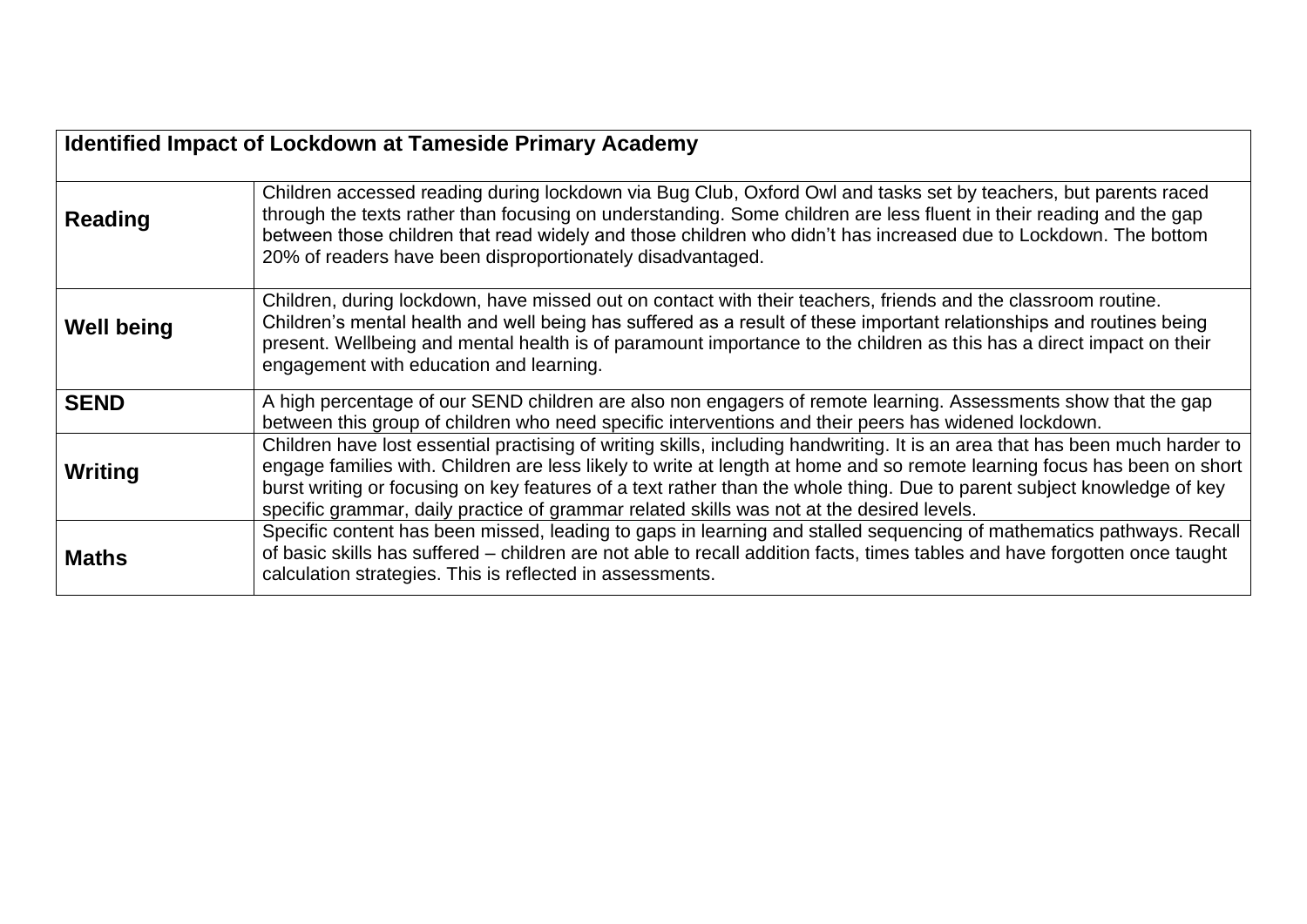## **Tameside Primary Academy Recovery Premium Action Plan 2020/21:**

Schools will receive a total of £80 multiplied by the number of pupils registered on the previous Census.

#### **Total: £35,960**

## **Support the Quality of teaching**

| <b>Action</b>                 | % of total<br>fund spent on<br>this action (if | <b>Further Notes</b>                 | <b>Desired Outcome</b>                                  |
|-------------------------------|------------------------------------------------|--------------------------------------|---------------------------------------------------------|
|                               | any)                                           |                                      |                                                         |
| Curriculum support in Maths   | £2000                                          | Specific resources to enhance        | Identified pupils make above expected progress          |
| resources to support          |                                                | teaching and learning                | towards action plan targets and curriculum objectives.  |
| learning                      |                                                |                                      |                                                         |
|                               |                                                |                                      | Tracked using school specific tracker.                  |
| Curriculum support in         | £3000                                          | Specific resources to enhance        | Identified pupils make above expected progress          |
| Reading resources to          |                                                | teaching and learning                | towards action plan targets and curriculum objectives.  |
| support learning              |                                                |                                      |                                                         |
|                               |                                                |                                      | Tracked using school specific tracker.                  |
| Curriculum support in         | £4000                                          | Specific resources to enhance        | Identified pupils make above expected progress          |
| Writing resources to support  |                                                | teaching and learning                | towards action plan targets and curriculum objectives.  |
| learning                      |                                                |                                      |                                                         |
|                               |                                                |                                      | Tracked using school specific tracker.                  |
| Purchase of specific SEND     | £2000                                          | Specific SEND resources to be        | Identified pupils make above expected progress          |
| resources bespoke to          |                                                | purchased to support interventions.  | towards action plan targets and curriculum objectives.  |
| specific children and their   |                                                | Bespoke resources to allow children  |                                                         |
| needs.                        |                                                | to catch up and be supported in a    | Tracked using school specific tracker.                  |
|                               |                                                | specific curriculum for the needs of |                                                         |
|                               |                                                | identified children on the SEND      |                                                         |
|                               |                                                | register.                            |                                                         |
| Study books to support after  | £1480                                          | Specific literature and teaching     | Children identified with added intervention to show     |
| school intervention           |                                                | resources to teach catch up booster  | increase in amount of curriculum skills achieved.       |
|                               |                                                | clubs after school.                  | Tracked using the school tracking systems.              |
| Kinetic letters resources and | £2000                                          | Purchase of training and resources   | Children to have an improved writing stamina.           |
| training                      |                                                | for teachers implement scheme into   | Children will have better mechanics to form letters and |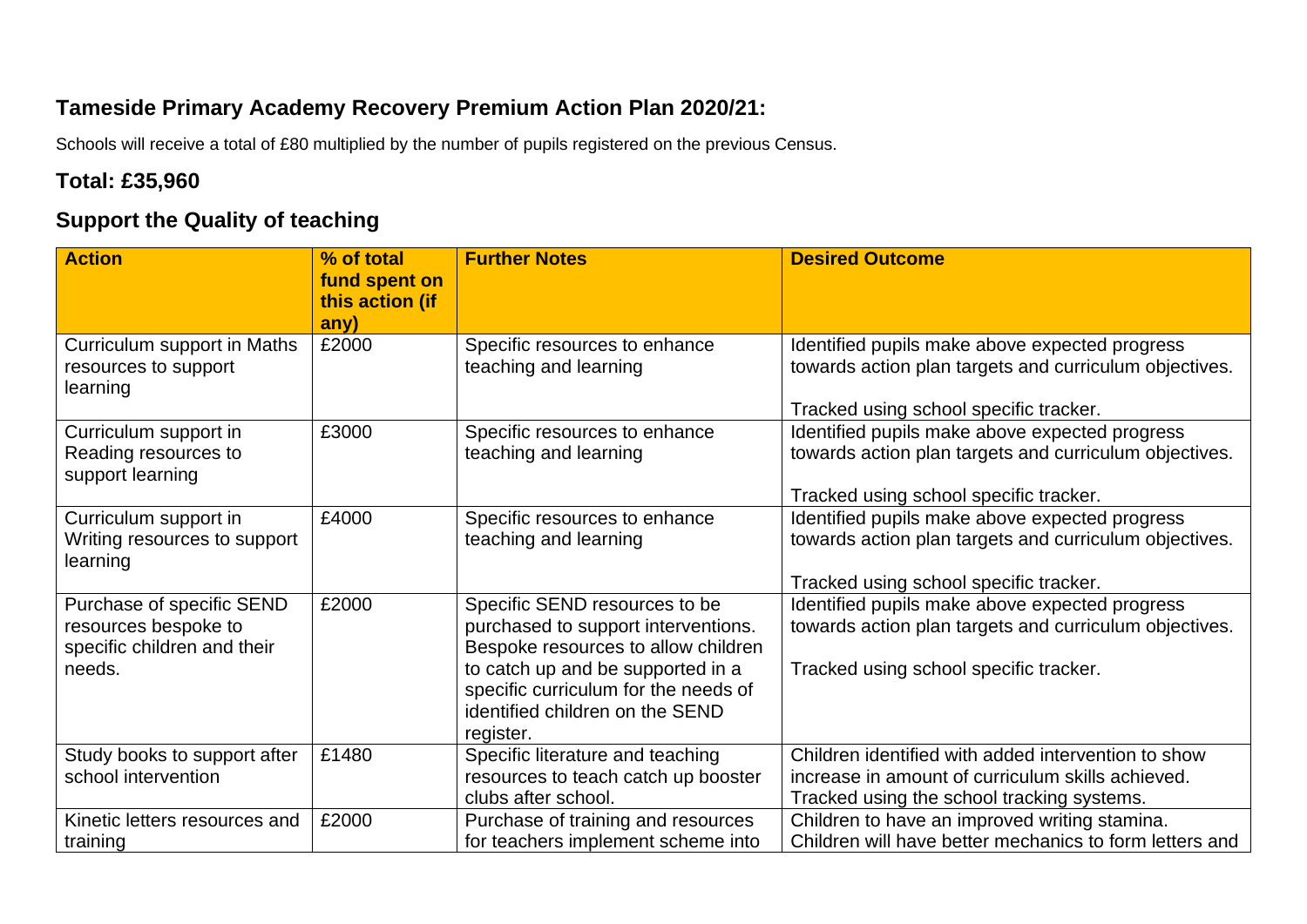|                                                                                                                               |       | school. This will enable children to<br>build up writing stamina and improve<br>presentation                                                                                                                                                         | present better. Teachers will be proficient in teaching<br>handwriting.                                                                                                                                    |
|-------------------------------------------------------------------------------------------------------------------------------|-------|------------------------------------------------------------------------------------------------------------------------------------------------------------------------------------------------------------------------------------------------------|------------------------------------------------------------------------------------------------------------------------------------------------------------------------------------------------------------|
| Subscription to<br>mymaths.com enhance the<br>teaching of Maths in school<br>to enhance the teaching and<br>learning of Maths | £500  | Purchase online platform to support<br>whole class teaching of Mathematical<br>concepts. This established online<br>platform will also support remote<br>learning and learning in school.<br>Small group intervention groups cam<br>utilise content. | Small group intervention to show accelerated<br>progress. Main class teaching/small group intervention<br>to use interactive resources. Increase in remote<br>learning engagement and in class engagement. |
| Further online subscriptions<br>to enhance the curriculum.                                                                    | £2000 |                                                                                                                                                                                                                                                      |                                                                                                                                                                                                            |

# **Targeted Academic Support**

| <b>Action</b>                                                     | % of total<br>fund spent on<br>this action (if<br>any) | <b>Further Notes</b>                                                                                                    | <b>Desired Outcome</b>                                                                                                              |
|-------------------------------------------------------------------|--------------------------------------------------------|-------------------------------------------------------------------------------------------------------------------------|-------------------------------------------------------------------------------------------------------------------------------------|
| TA /HLTA to support with<br>the delivery of interventions.        | £10,000 $-$                                            | TA/HLTA to deliver specific and<br>bespoke interventions to key groups<br>of children identified across the<br>Academy. | Supported children to show improvement in in<br>Reading, Writing and Maths levels. Tracked using in<br>school intervention tracker. |
| Use top up money if<br>required to support School<br>led tutoring | £2000                                                  | Further funding to support learners if<br>required via TUTE.                                                            | Supported children to show improvement in in<br>Reading, Writing and Maths levels                                                   |